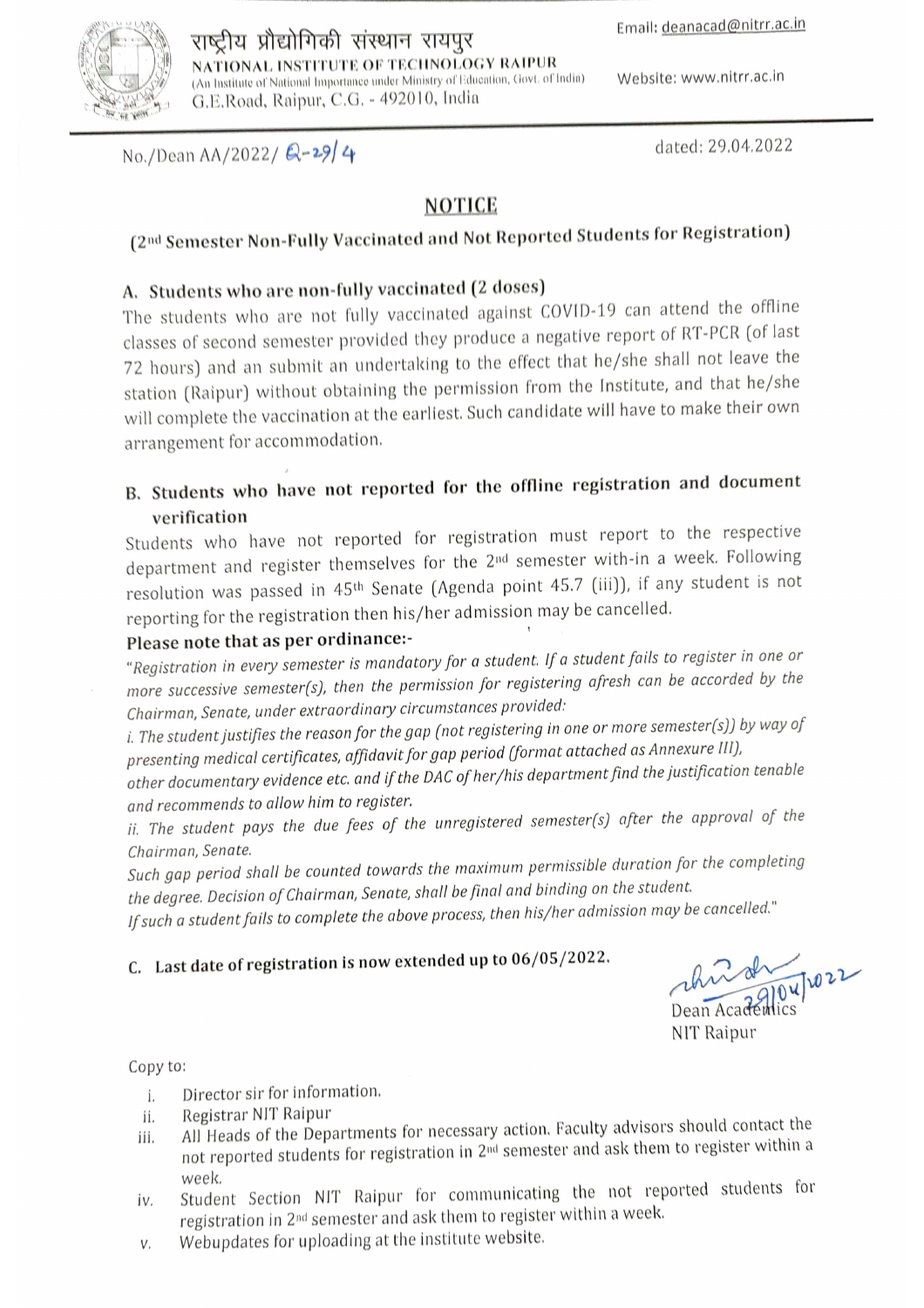### Self – Declaration and Undertaking

### by the student desirous of attending offline classes

Date ……../………/2022

|  |  | (Name of father/guardian) Mobile |  |
|--|--|----------------------------------|--|
|  |  |                                  |  |

hereby declare that: -

- I will be submitting the RT-PCR negative certificate of last 72 hours before joining the institute.
- I shall not be leaving Raipur station without permission from the institute authority.
- I am NOT having fever, cough and breathing problem (from the last 2 weeks).
- I will be getting the COVID-19 vaccination at the earliest.
- None of my family members where I live (………………………..), is suffering from fever, cough and breathing problems in the past 2 weeks.
- I am not having any heart, lung, or kidney related problem.
- I will use face mask as well as any other prescribed protective gear and maintain social distancing in my classroom/Laboratories/academics area/hostels and in the campus.
- I will regularly wash hand with soap and water for at least 40 seconds or clean with alcohol-based sanitizer.
- I will use Aarogya Setu App on my mobile and it will remain active at all times (through Bluetooth and Wi-Fi).
- I will self-monitor my health. In case, I develop fever, cough and breathing problem then I will inform about it to my family/faculty in charge/Warden/Health center of the institute.
- I understand that there is always a possibility of getting infected by the virus due to the continuation of cases in the country. I and my parents/guardians are fully aware of the above fact.
- I also understand that NIT Raipur has only a dispensary, which can extend limited medical facilities in case of COVID-19 infection, I may require hospitalization outside the campus for which Government laid down protocols and costs will be applicable.